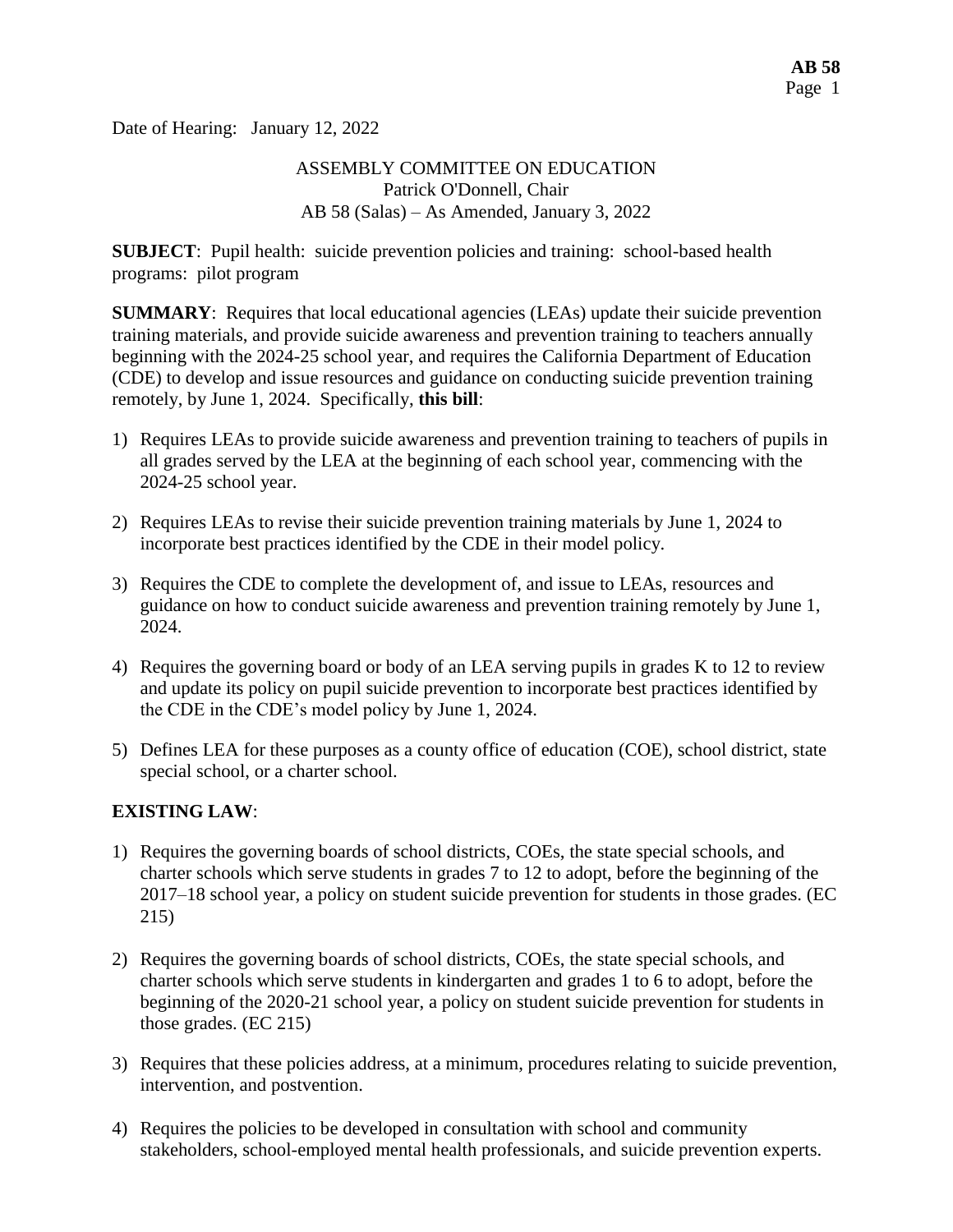- 5) Requires that the policies specifically address the needs of high-risk groups, including youth bereaved by suicide, youth with disabilities, mental illness, or substance use disorders, youth experiencing homelessness or in out-of-home settings, students in foster care, and lesbian, gay, bisexual, transgender, or questioning youth.
- 6) Requires that the policy address any training to be provided to teachers on suicide awareness and prevention.
- 7) Requires that materials approved by an LEA for training include how to identify appropriate mental health services, both at the schoolsite and also within the larger community, and when and how to refer youth and their families to those services.
- 8) States that materials approved for training may also include programs that can be completed through self-review of suitable suicide prevention materials.
- 9) Requires the policy to be written to ensure that school employees act only within the authorization or scope of their credential or license.
- 10) Requires the CDE develop, and issue to LEAs, resources and guidance on how to conduct suicide awareness and prevention training remotely.
- 11) Require an LEA serving pupils in kindergarten and grades 1 to 12 to review its policy on pupil suicide prevention at least every five years and to update the policy if necessary.

**FISCAL EFFECT**: The Office of Legislative Counsel has keyed this bill as a possible statemandated local program.

# **COMMENTS**:

*Need for the bill.* According to the author, "Approximately one out of every 15 high school students report attempting suicide each year and suicide is the second leading cause of death among youth age 10-24. In recent years, there has been an increase in youth suicides and suicide attempts. In September 2020, the State Auditor released a report titled Youth Suicide Prevention: Local Educational Agencies Lack the Resources and Policies Necessary to Effectively Address Rising Rates of Youth Suicide and Self-Harm which found that "schools can more effectively assist students if they have appropriate suicide prevention policies in place, in they train their faculty and staff to recognize and respond to youth who are at risk of suicide or self-harm" and "the deficiencies we found in these areas during our review suggest LEAs could do more to address youth suicide and self-harm." This bill will implement recommendations from the State Auditor's report to help improve prevention of youth suicide and self-harm."

*Youth suicide.* According to the Lucile Packard Foundation for Children's Health, "Youth suicide and self-inflicted injury are serious social and public health concerns. Approximately 157,000 youth ages 10-24 are treated for self-inflicted injuries in emergency rooms every year. Self-inflicted injuries are not necessarily the result of suicide attempts; in fact, self-harm without the intent to die is more prevalent than self-harm with such intent.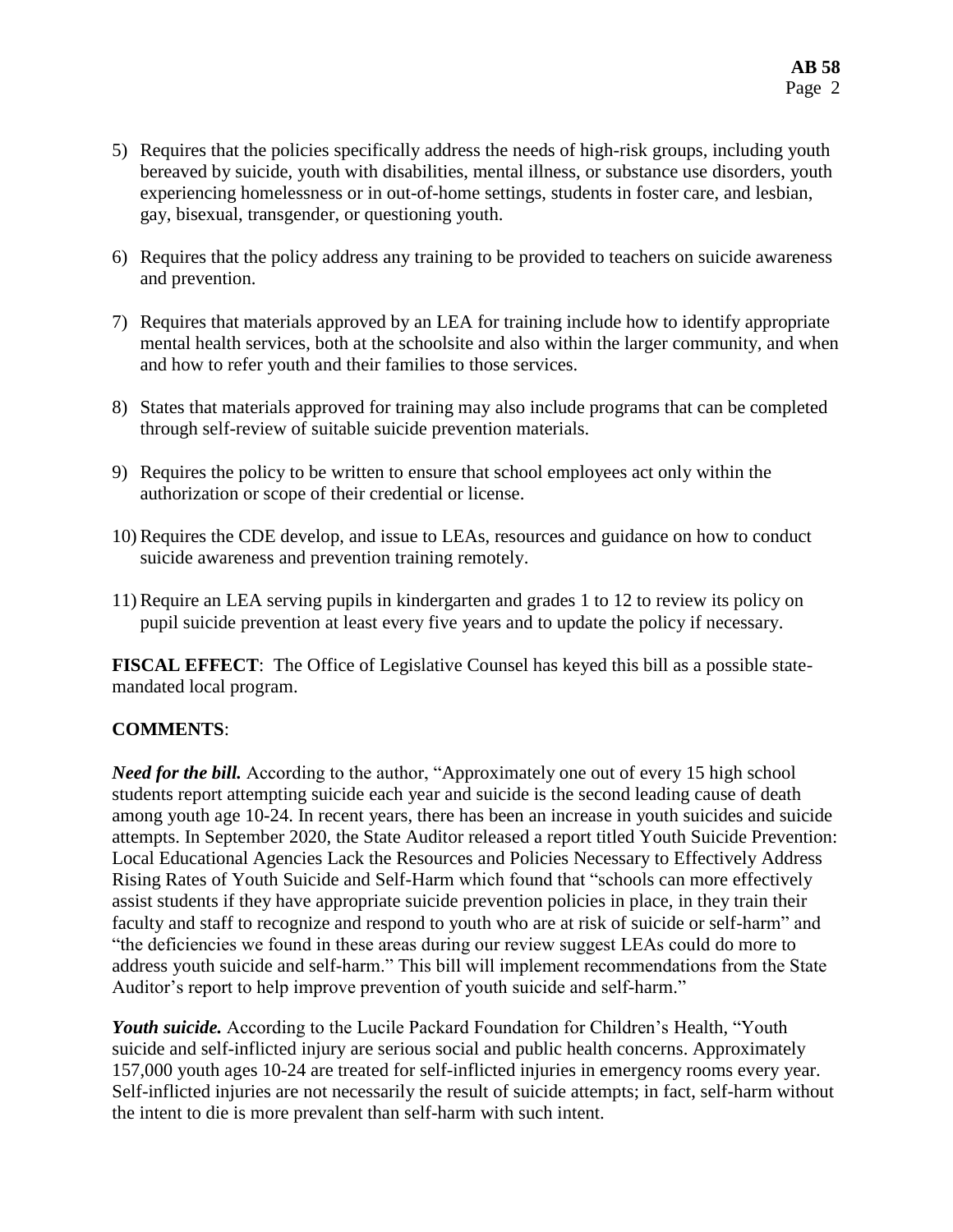Some groups are at a higher risk for suicide than others. Males are more likely than females to commit suicide, but females are more likely to report attempting suicide. Among racial/ethnic groups with data, American Indian/Alaska Native youth have the highest suicide rates. Research also shows that lesbian, gay, and bisexual youth are more likely to engage in suicidal behavior than their heterosexual peers. Several other factors put teens at risk for suicide, including a family history of suicide, past suicide attempts, mental illness, substance abuse, stressful life events, low levels of communication with parents, access to lethal means, exposure to suicidal behavior of others, and incarceration.

In 2014, there were 3,575 hospitalizations for non-fatal self-inflicted injuries among children and youth ages 5-20 in California. In 2015, 495 California children and youth ages 5-24 were known to have committed suicide: 23 of these were between the ages of 5-14.

According to figures from the U.S. Centers for Disease Control (CDC), from 1999 through 2015 more than 1,300 children ages 5 to 12 took their own lives in the United States. There was a 54% increase in suicides of 11 and 12-year-olds from 2013 to 2015. From 1999 to 2015, the CDE reports there were deaths due to suicide among very young children, including two among fiveyear-olds, four six-year-olds, and eight for seven-year-olds. Overall, the rate of suicide among children from 5 to 12 years of age is low compared to other age groups at 0.31 suicides per 100,000 children over the past 17 years, compared to 7.04 per 100,000 for youth between 13-18.

A study published in Pediatrics in 2016 (Sheftall et al) noted that suicide in elementary schoolaged children is not well studied despite a recent increase in the suicide rate among U.S. black children. The study analyzed national data and found that children who died by suicide were more commonly male, black, died by hanging/strangulation/suffocation, and died at home. The researchers suggested there is a need for developmentally-specific suicide prevention strategies during the elementary school-aged and early adolescent years.

*Youth mental health crisis intensifying as a result of the COVID-19 pandemic.* The American Academy of Pediatrics noted in recent guidance that "emotional and behavioral health challenges were of growing concern before the COVID-19 pandemic, and the public health emergency has only exacerbated these challenges." Prior to the pandemic, the incidence of youth mental health crises was increasing at an alarming rate. Suicide rates among youth ages 10-24 increased over 57% between 2007 and 2018, and as of 2018 suicide was the second leading cause of death for youth ages 15-19, according to the Centers for Disease Control and Prevention (CDC). Youth visits to pediatric emergency departments for suicide and suicidal ideation also doubled during this time period (Burstein, 2019).

Since the pandemic began, rates of psychological distress among young people, including symptoms of anxiety, depression, and other mental health disorders, have increased. During 2020, the proportion of mental health-related emergency visits among adolescents aged 12-17 years increased 31% compared with during 2019. In early 2021, emergency department visits in the U.S. for suspected suicide attempts were 51% higher for adolescent girls and 4% higher for adolescent boys compared to the same period in 2019 (Yard, 2021).

*What schools can do.* Research points to several practices shown to reduce suicide risk, including creating a safe and supportive school climate with a focus on social-emotional learning; promoting school-based programs which foster connections to caring adults; and training school personnel to recognize warning signs and make appropriate referrals for suicide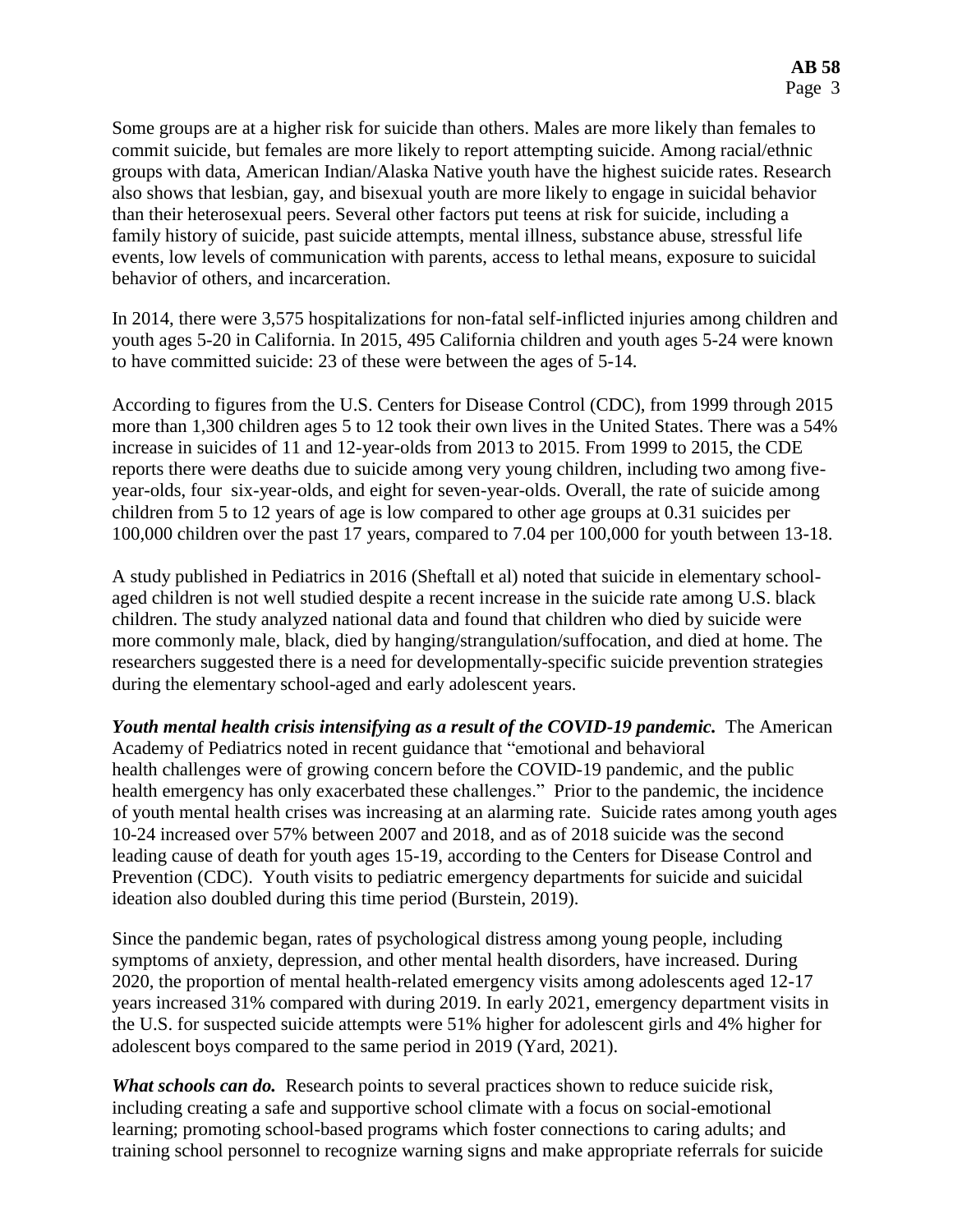and self-injury. A 2021 Advisory on "Protecting Youth Mental Health" by the U.S. Surgeon General identifies actions that educators, school staff, and school districts can do to support and protect the mental well-being of students, including:

- Create positive, safe, and affirming school environments;
- Expand social and emotional learning programs and other evidence-based approaches that promote healthy development;
- Learn how to recognize signs of changes in mental and physical health among students, including trauma and behavior changes. Take appropriate action when needed;
- Provide a continuum of supports to meet student mental health needs, including evidencebased prevention practices and trauma-informed mental health care;
- Expand the school-based mental health workforce;
- Support the mental health of all school personnel;
- Promote enrolling and retaining eligible children in Medicaid or other health plan so that children have health coverage that includes behavioral health services; and
- Protect and prioritize students with higher needs and those at risk of higher risk of mental health challenges.

One study on the role of teachers in school-based suicide prevention noted "the important role that teachers play in identifying, referring, and supporting students in crisis or at risk for suicide. We also discovered that teachers are actively interested in further training in suicide risk factors, practical tools for responding to students in need, classroom management, and how to connect students to resources. Suggestions were made for direct training of teachers by the school district, in-service meetings regarding crisis policies and procedures, and regular refresher trainings. Our findings also underscore the value of having on-campus mental health resources and the importance of a collaborative relationship between mental health providers, administrators, and teachers" (Nadeem, 2011).

*California school district policies on suicide prevention.* A recent audit report, *Youth Suicide Prevention: Local Educational Agencies Lack the Resources and Policies Necessary to Effectively Address Rising Rates of Youth Suicide and Self-Harm* (California State Auditor, 2020) found that "schools can more effectively assist students if they have appropriate suicide prevention policies in place, in they train their faculty and staff to recognize and respond to youth who are at risk of suicide or self-harm" and "the deficiencies we found in these areas during our review suggest LEAs could do more to address youth suicide and self-harm." Among the findings of the audit, it notes that the LEAs that were reviewed had not adopted adequate youth suicide prevention policies and training, that school-based health centers could provide students with better access to mental health professionals, and that LEAs should seek local and federal funding to help increase the number of mental health professionals on school campuses.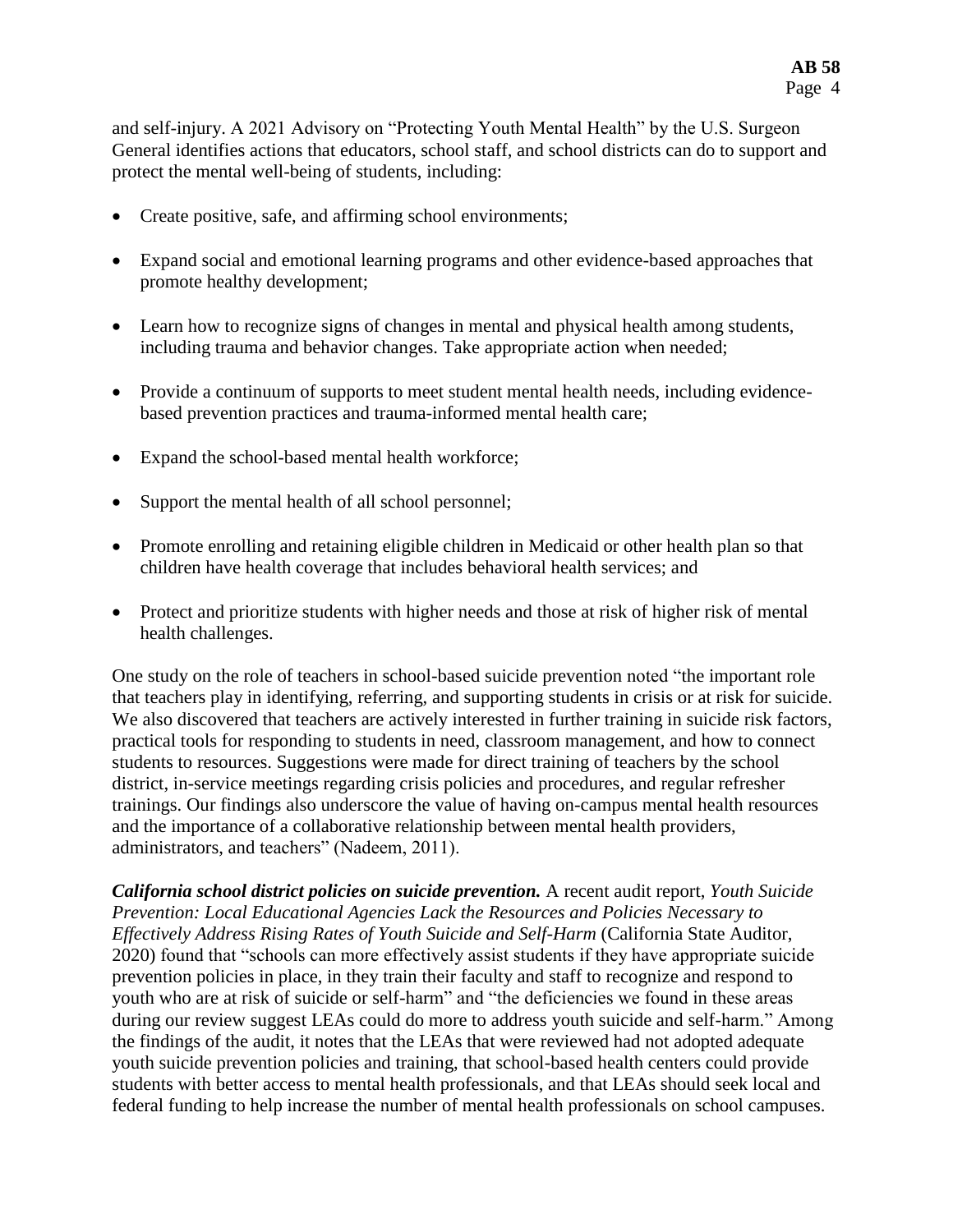In addition, with regard to training, the Audit found that, "Although state law does not mandate training on suicide prevention, it does require that if LEAs conduct such training, the training materials must include information on how to identify appropriate mental health services—both at the school site and within the larger community—and when and how to refer youth and their families to those services. Although all six LEAs we reviewed provided suicide prevention training during the 2019–20 academic year, each failed to include one or more of the elements in state law or Education's model policy. These deficiencies may leave teachers and staff unprepared to identify and assist students at risk of self-harm and suicide."

*Arguments in support.* The American Academy of Pediatrics, California states "American youth have high rates of suicides and suicide attempts. The American Academy of Pediatrics (AAP) Committee on Adolescence reports that suicide is the second leading cause of death for adolescents 15 to 19 years old, affecting young people from all races and socioeconomic groups. According to a survey conducted by the AAP in 2019, 80% of pediatricians had had a patient who attempted or died by suicide, 48% within the past year. Schools are well-positioned to offer help to students in terms of access, but currently lack the model prevention policies and training for faculty and staff to recognize and respond to youth who are at risk of suicide or selfharm to do so. Teachers and other school staff provide an additional layer of support for our youth and need access to up-to-date, best-practice-based training on suicide prevention and awareness. AAP-CA strongly supports AB 58."

*Arguments in opposition.* Public Risk Innovation, Solutions, and Management notes "Public agencies, and schools in particular, are often targets of litigation. Our state's laws open the door for litigation through the enactment of seemingly straightforward laws such as the ones at issue in this letter. Unfortunately, there is a very real danger that Plaintiffs' attorneys will argue that such enactments create a mandatory duty on the schools that are subject to these bills. While we do not believe that it is the intent of the legislature to create a mandatory duty for schools through these bills, without language in the bills specifically stating that no mandatory duty is intended, schools will likely be named as defendants in litigation if they mistakenly fail to do one of the new things that they will be required to do under the bills set forth above. Specifically, a plaintiff's attorney would cite to California Government Code Section 815.6 which provides that a public entity is liable for any injury of the kind proximately caused by the entity's failure to discharge the mandatory duty. The attorney would then argue that his/her client was injured because the school district failed to do something. For example looking at AB 58, if a school failed to provide suicide prevention training at the school and one of the students at the school subsequently committed suicide, the attorney would argue that the district is liable because it failed to provide the training."

*Related legislation.* AB 1767 (Ramos) Chapter 694, Statutes of 2019 requires LEAs serving students in grades K-6 to adopt and periodically update a policy on student suicide prevention that is appropriate for that age group.

AB 2639 (Berman) Chapter 437, Statutes of 2018, requires the CDE to identify and make available an online training program in suicide prevention that an LEA can use to train school staff and pupils, consistent with the LEA's policy on suicide prevention.

AB 2246 (O'Donnell) Chapter 642, Statutes of 2016, requires LEAs to adopt policies for the prevention of student suicides, and requires the CDE to develop and maintain a model suicide prevention policy.